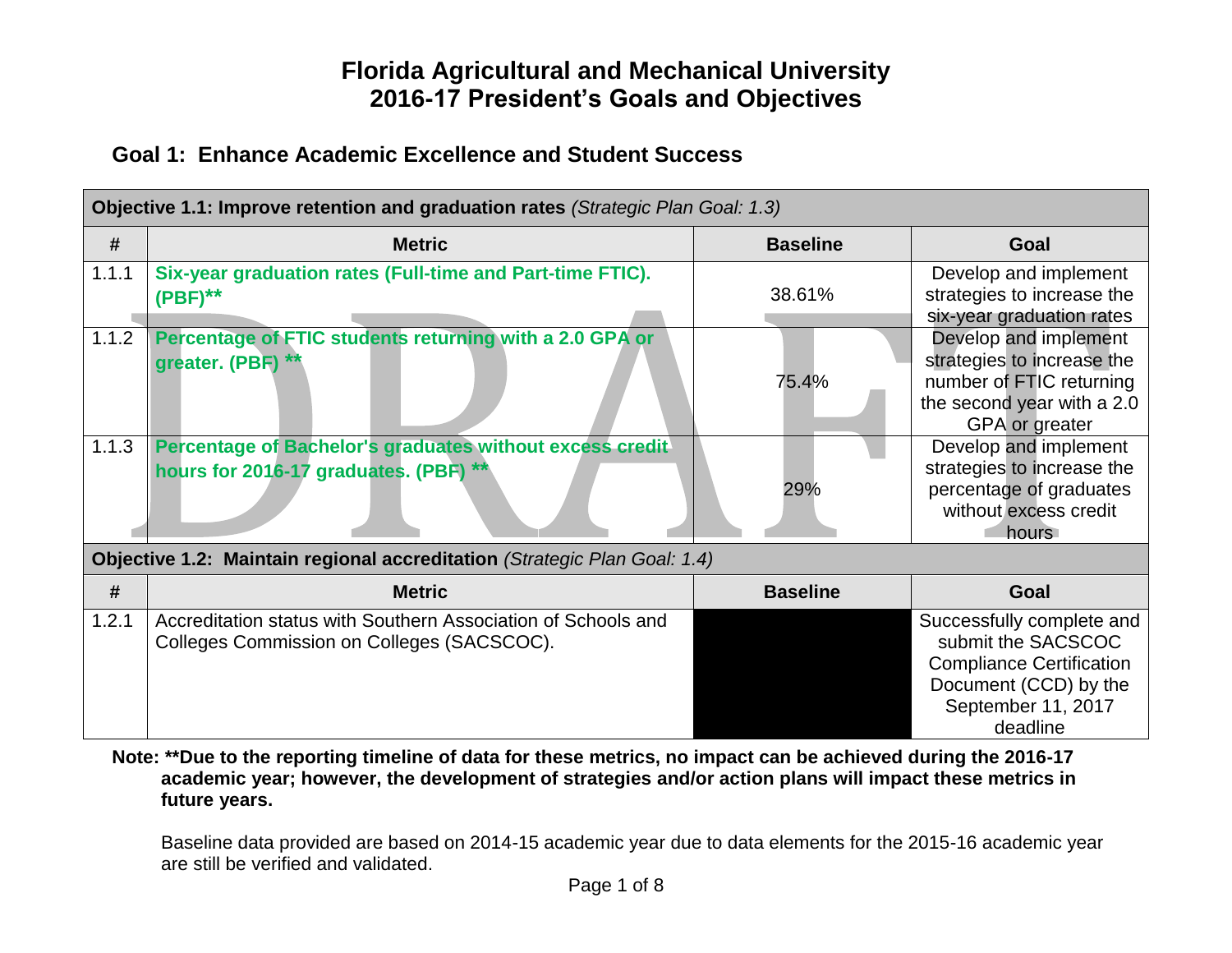|       | Objective 1.3: Improve performance on licensure examinations (Strategic Plan Goals: 1.4)                                                                            |                 |                                                                                                                                         |  |
|-------|---------------------------------------------------------------------------------------------------------------------------------------------------------------------|-----------------|-----------------------------------------------------------------------------------------------------------------------------------------|--|
| #     | <b>Metric</b>                                                                                                                                                       | <b>Baseline</b> | Goal                                                                                                                                    |  |
| 1.3.1 | Corrective action plans to address licensure examinations for all<br>licensure programs.                                                                            |                 | Develop and implement<br>corrective action plans to<br>address licensure<br>examinations for all<br>licensure programs by<br>March 2017 |  |
|       | Objective 1.4: Enhance the quality of academic programs (Strategic Plan Goals: 1.4, 1.5)                                                                            |                 |                                                                                                                                         |  |
| #     | <b>Metric</b>                                                                                                                                                       | <b>Baseline</b> | Goal                                                                                                                                    |  |
| 1.4.1 | Percentage of Bachelor's Graduates Employed and/or<br><b>Continuing their Education Further One (1) Year after</b><br>Graduation earning \$25,000 or more. (PBF) ** | 59.4%           | Develop and implement<br>strategies to increase the<br>percentage of graduates<br>employed and/or<br>continuing education               |  |
| 1.4.2 | <b>Median Average Full-time Wages of Undergraduates</b><br><b>Employed in Florida One (1) Year after Graduation. (PBF) **</b>                                       | \$31,100        | Develop and implement<br>strategies to increase the<br>median average full-time<br>wages                                                |  |
| 1.4.3 | <b>Cost to the Student: Net Tuition per Degree for Resident</b><br><b>Undergraduates in 120hr Program. (PBF) **</b>                                                 |                 | Develop and implement<br>strategies to reduce the<br>net tuition per degree for<br>resident undergraduates                              |  |
| 1.4.4 | Percent of online, general education course offerings.                                                                                                              | 3%              | 4%                                                                                                                                      |  |
| 1.4.5 | Degree of faculty compliance with State and BOG Textbook                                                                                                            | 90%             | 100%                                                                                                                                    |  |

**Note: \*\*Due to the reporting timeline of data for these metrics, no impact can be achieved during the 2016-17 academic year; however, the development of strategies and/or action plans will impact these metrics in future years.**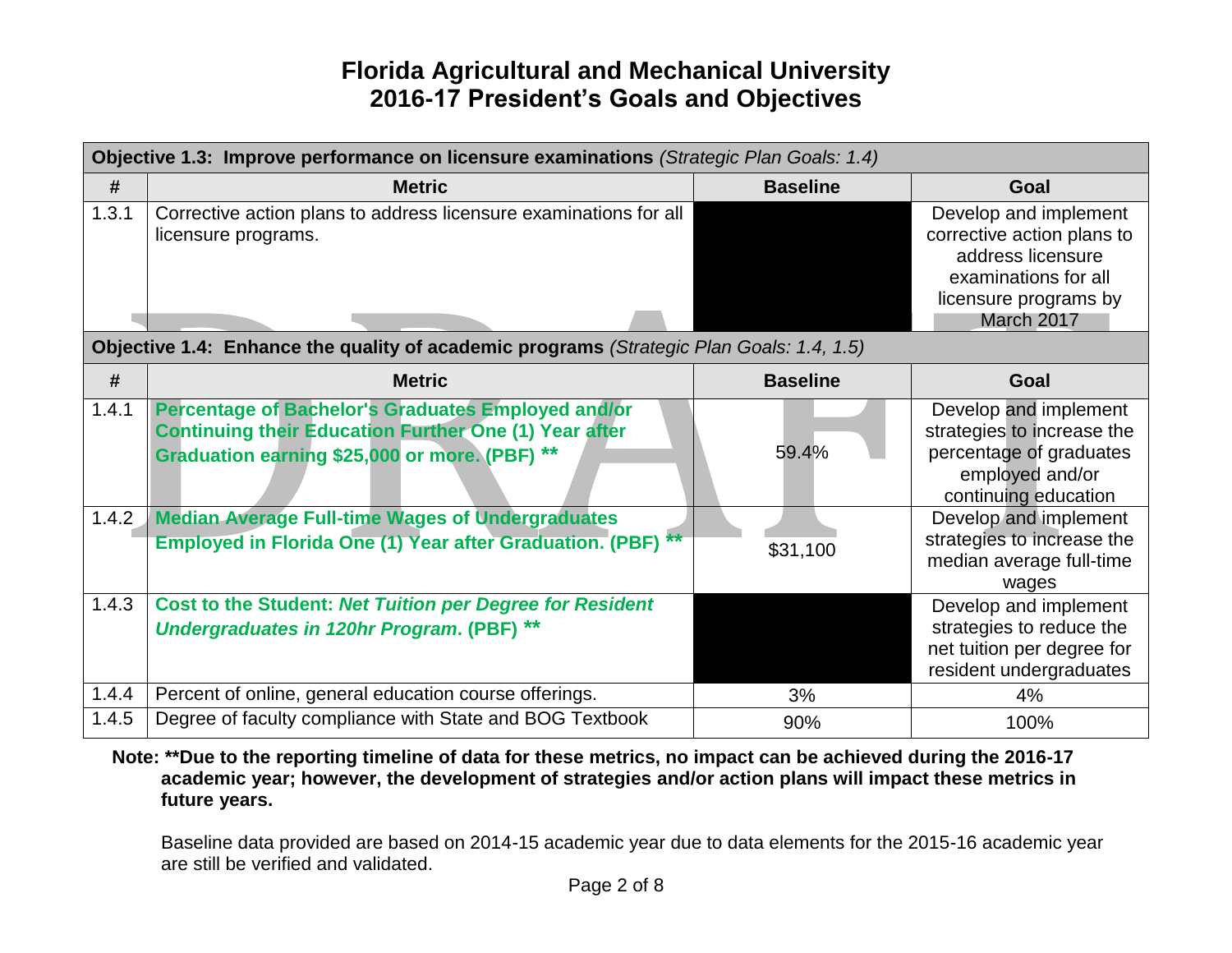|       | Affordability guidelines.                                                                                                                          |                 |                                                                                                                                                                                                                                                                                                                         |
|-------|----------------------------------------------------------------------------------------------------------------------------------------------------|-----------------|-------------------------------------------------------------------------------------------------------------------------------------------------------------------------------------------------------------------------------------------------------------------------------------------------------------------------|
|       | Objective 1.5: Increase faculty, student, and staff buy-in and engagement with student success initiatives (Strategic<br>Plan Goals 1.2, 1.3, 3.2) |                 |                                                                                                                                                                                                                                                                                                                         |
|       | <b>Metric</b>                                                                                                                                      | <b>Baseline</b> | Goal                                                                                                                                                                                                                                                                                                                    |
| 1.5.1 | Action plans to increase campus-wide engagement to support<br><b>BOG Performance Metrics.</b>                                                      |                 | Implement a campus-wide<br>approach to increase<br>awareness and<br>engagement in efforts to<br>address BOG<br><b>Performance Metrics</b><br>through the establishment<br>of committees and the<br>development of plans<br>consisting of quantitative<br>measurable outcomes to<br>address PBF metrics by<br>March 2017 |

#### **Goal 2: Enhance Student Life, Growth, and Development**

| Objective 2.1: Increase the Student Enrollment (Strategic Plan Goal: 1.1) |                                         |                 |       |
|---------------------------------------------------------------------------|-----------------------------------------|-----------------|-------|
|                                                                           | <b>Metric</b>                           | <b>Baseline</b> | Goal  |
| 12.1.1                                                                    | Total undergraduate student enrollment. | 7,705           | 8,384 |

#### **Note: \*\*Due to the reporting timeline of data for these metrics, no impact can be achieved during the 2016-17 academic year; however, the development of strategies and/or action plans will impact these metrics in future years.**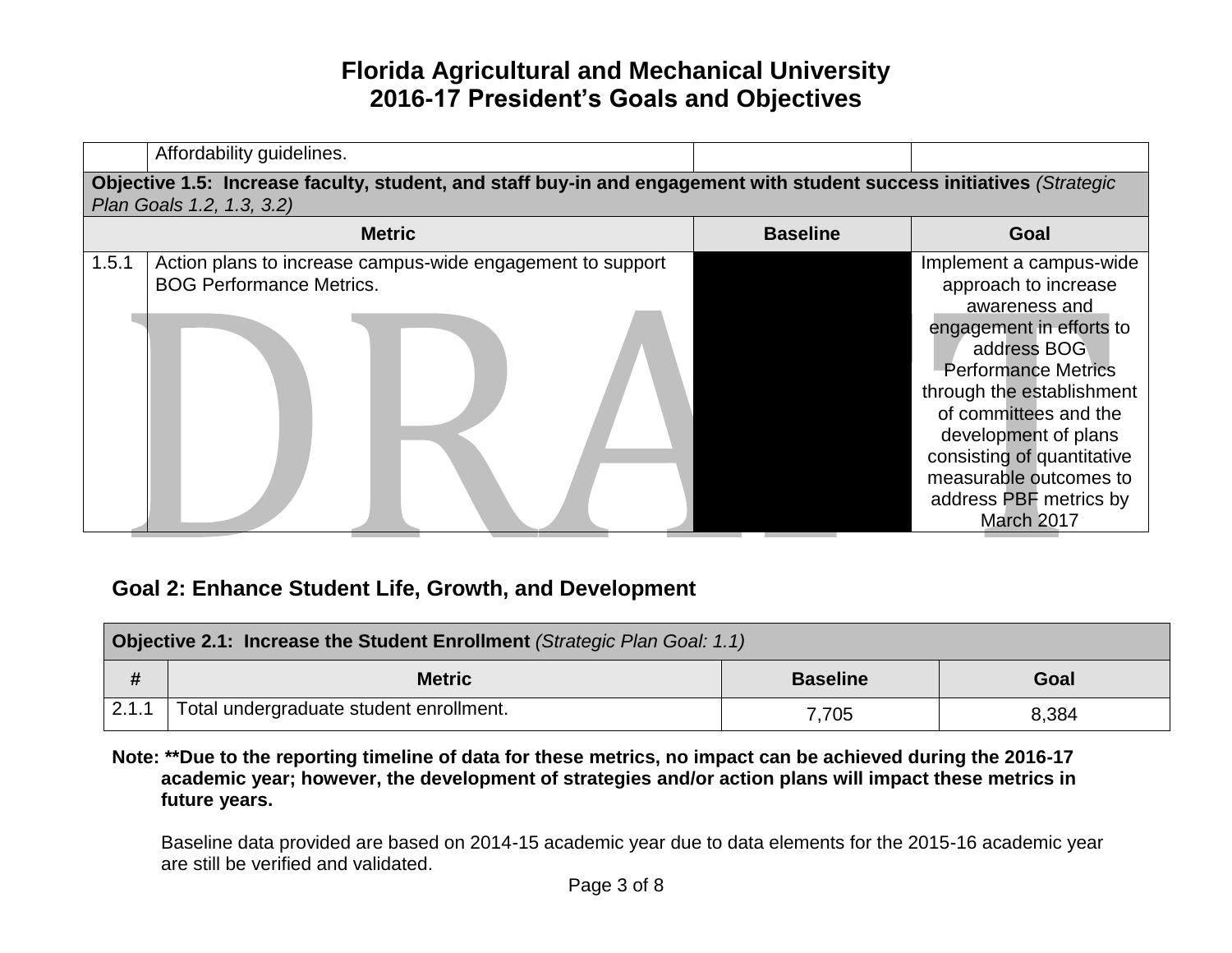|       | 2.1.1.1 New FTIC enrollment.                                                                                                                  | 1,307           | 1,500                                                                                                                           |
|-------|-----------------------------------------------------------------------------------------------------------------------------------------------|-----------------|---------------------------------------------------------------------------------------------------------------------------------|
|       | 2.1.1.2 New Florida AA transfers.                                                                                                             | 182             | 200                                                                                                                             |
|       | 2.1.1.3 Number of 2+2 Transfer Articulation Agreements.                                                                                       | 0               |                                                                                                                                 |
| 2.1.2 | Total graduate student enrollment.                                                                                                            | 1,754           | 1,916                                                                                                                           |
|       | 2.1.2.1 Research doctoral students.                                                                                                           | 185             | 195                                                                                                                             |
|       | Objective 2.2: Enhance Student Academic Support Services and Professional Development Activities (Strategic Plan<br>Goal: 1.2, 3.4, 5.1, 5.2) |                 |                                                                                                                                 |
| #     | <b>Metric</b>                                                                                                                                 | <b>Baseline</b> | Goal                                                                                                                            |
| 2.2.1 | Number of living and learning communities.                                                                                                    | 5               | 6                                                                                                                               |
| 2.2.2 | Effectiveness of advisement structure.                                                                                                        |                 | Evaluate and enhance<br>the current advisement<br>structure to align with<br>best practices in higher<br>education by June 2017 |
| 2.2.3 | Number of students participating in international education<br>opportunities.                                                                 | 84              | 100                                                                                                                             |
| 2.2.4 | Action plan to increase undergraduate students' engagement in<br>research.                                                                    |                 | Completion of plan by<br><b>June 2017</b>                                                                                       |
|       | Objective 2.3: Attract and retain talented and diverse faculty (Strategic Plan Goals: 3.2, 5.2)                                               |                 |                                                                                                                                 |
| #     | <b>Metric</b>                                                                                                                                 | <b>Baseline</b> | Goal                                                                                                                            |
| 2.3.1 | Action plan to support high performance of faculty in teaching<br>and research.                                                               |                 | Develop, and implement<br>an action plan to support<br>high performance of<br>faculty in teaching and                           |

#### **Note: \*\*Due to the reporting timeline of data for these metrics, no impact can be achieved during the 2016-17 academic year; however, the development of strategies and/or action plans will impact these metrics in future years.**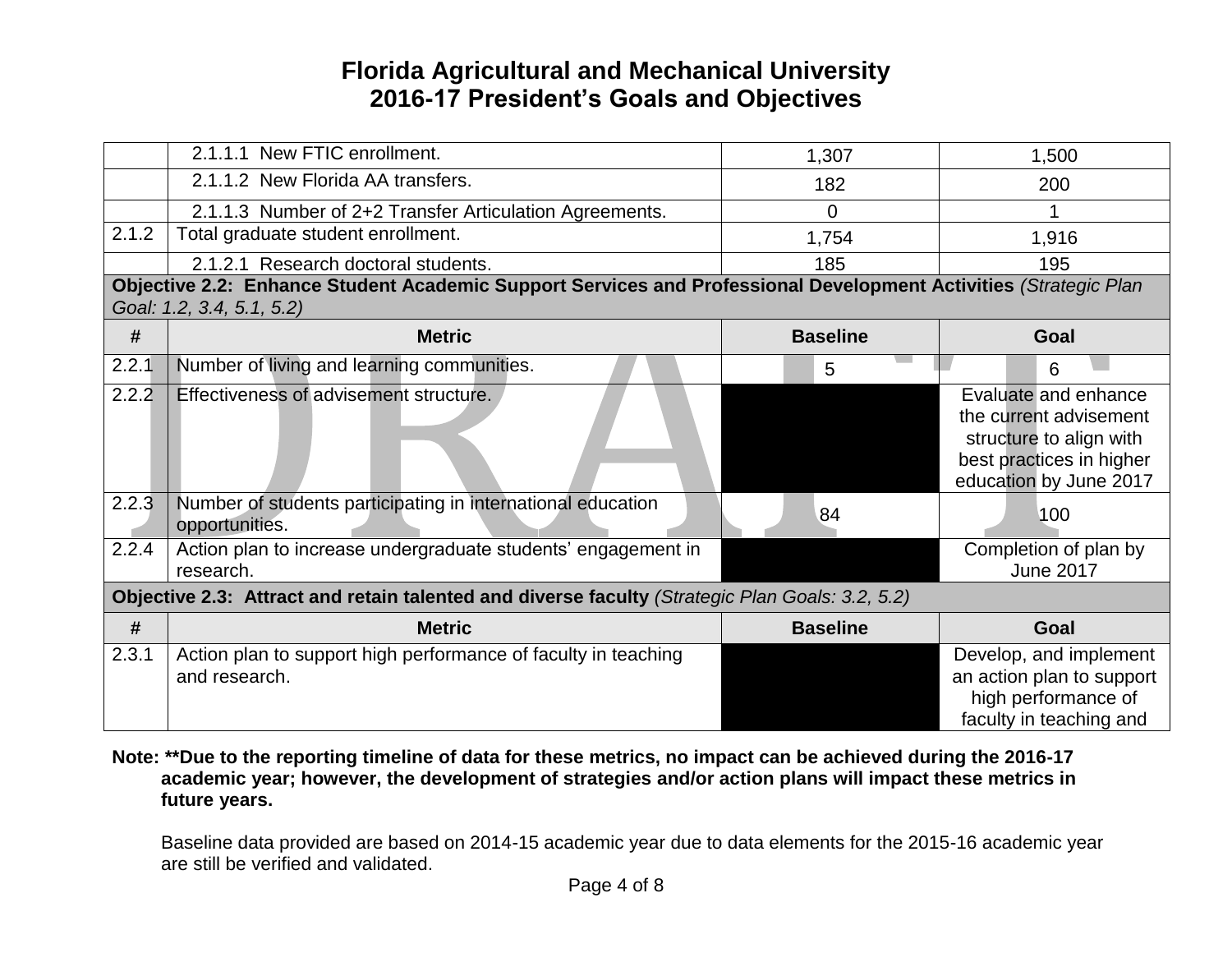|       |                                                                                                             |                 | research by June 2017      |
|-------|-------------------------------------------------------------------------------------------------------------|-----------------|----------------------------|
| 2.3.2 | Communication Plan to highlight faculty achievements.                                                       |                 | Develop and implement a    |
|       |                                                                                                             |                 | communication plan to      |
|       |                                                                                                             |                 | focus on recognition of    |
|       |                                                                                                             |                 | faculty achievements by    |
|       |                                                                                                             |                 | <b>June 2017</b>           |
| 2.3.3 | Strategies to increase faculty engagement.                                                                  |                 | Develop and implement      |
|       |                                                                                                             |                 | strategies to increase     |
|       |                                                                                                             |                 | faculty engagement by      |
|       |                                                                                                             |                 | <b>June 2017</b>           |
|       | Objective 2.4: Increase the number of baccalaureate and graduate degrees awarded (Strategic Plan Goal: 5.1) |                 |                            |
| #     | <b>Metric</b>                                                                                               | <b>Baseline</b> | Goal                       |
| 2.4.1 | Percentage of Bachelor's Degrees Awarded in Programs of                                                     |                 | Develop and implement      |
|       | Strategic Emphasis (PSE). (PBF)**                                                                           |                 | strategies to increase the |
|       |                                                                                                             | 48%             | percentage of bachelor's   |
|       |                                                                                                             |                 | degrees awarded in         |
|       |                                                                                                             |                 | <b>PSEs</b>                |
| 2.4.2 | <b>Percentage of Graduate Degrees Awarded in Programs of</b>                                                |                 | Develop and implement      |
|       | <b>Strategic Emphasis. (PBF)**</b>                                                                          |                 | strategies to increase the |
|       |                                                                                                             | 55%             | percentage of graduate     |
|       |                                                                                                             |                 | degrees awarded in         |
|       |                                                                                                             |                 | <b>PSEs</b>                |
|       | Objective 2.5: Enhance campus facilities and infrastructure (Strategic Plan Goals 3.5)                      |                 |                            |
| #     |                                                                                                             |                 |                            |
|       | <b>Metric</b>                                                                                               | <b>Baseline</b> | Goal                       |

**Note: \*\*Due to the reporting timeline of data for these metrics, no impact can be achieved during the 2016-17 academic year; however, the development of strategies and/or action plans will impact these metrics in future years.**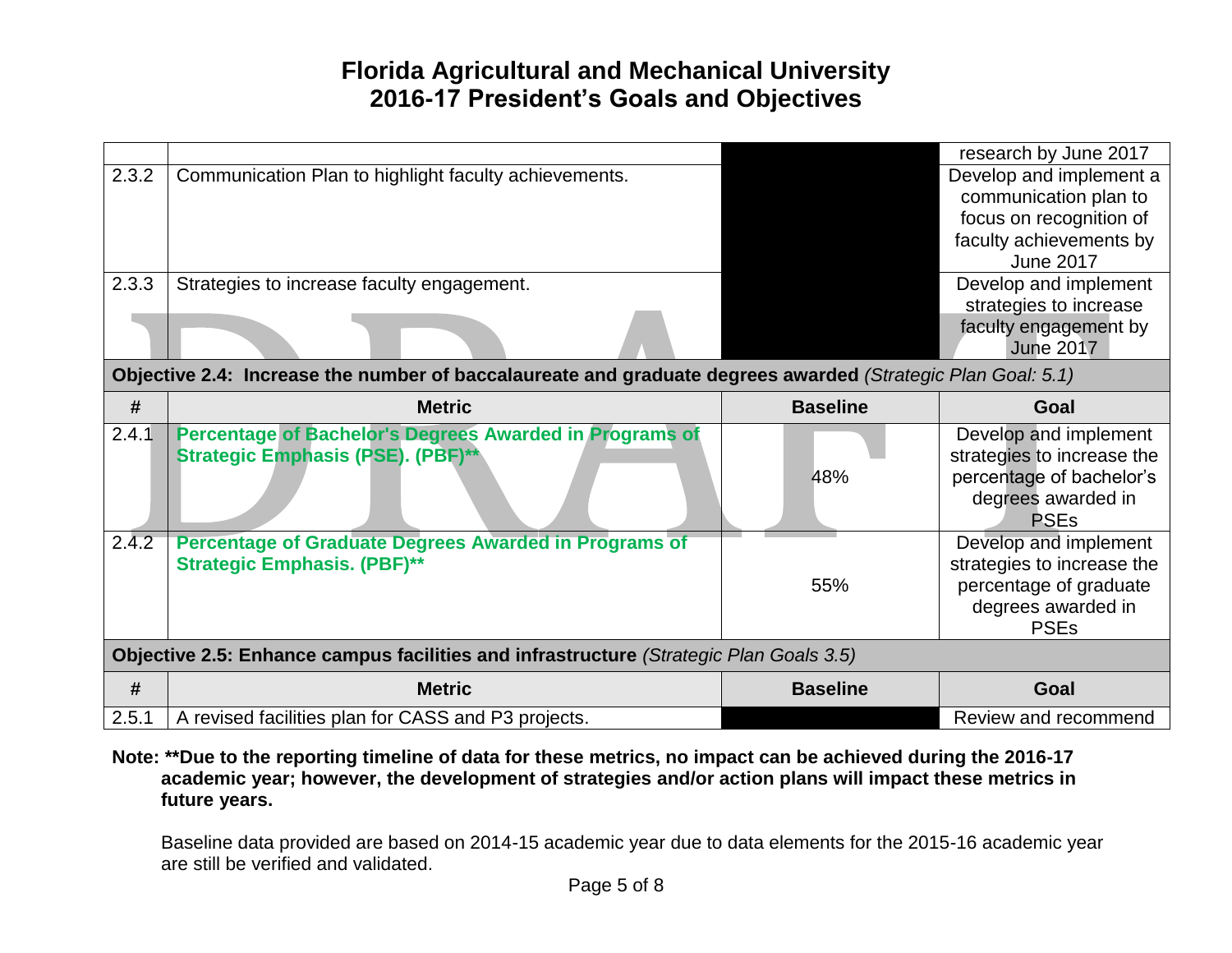

#### **Goal 3: Enhance visibility and productivity as a R2: Doctoral Universities - Higher Research Activity**

| Objective 3.1: Increase Research Funding (Strategic Plan Goals: 3.4, 5.2) |                                                                         |                 |                                                                                                                                                      |  |  |
|---------------------------------------------------------------------------|-------------------------------------------------------------------------|-----------------|------------------------------------------------------------------------------------------------------------------------------------------------------|--|--|
| #                                                                         | <b>Metric</b>                                                           | <b>Baseline</b> | Goal                                                                                                                                                 |  |  |
| 3.1.1                                                                     | Average value of the grant proposals submitted.                         | \$325,000       | \$350,000                                                                                                                                            |  |  |
| 3.1.2                                                                     | Amount of research expenditures.                                        | \$46.4M         | \$47M                                                                                                                                                |  |  |
| 3.1.3                                                                     | Percent of research expenditures funded by external<br>sources. (PBF)** | 81%             | Develop and implement<br>strategies to increase the<br>overall percentage of<br>research expenditures<br>funded by external<br>sources by March 2017 |  |  |

#### **Goal 4: Enhance Fund Raising and University Relations**

| <b>Objective 4.1: Increase institutional fundraising (Strategic Plan Goals: 2.3, 4.1)</b> |               |                 |      |  |
|-------------------------------------------------------------------------------------------|---------------|-----------------|------|--|
|                                                                                           | <b>Metric</b> | <b>Baseline</b> | Goal |  |

**Note: \*\*Due to the reporting timeline of data for these metrics, no impact can be achieved during the 2016-17 academic year; however, the development of strategies and/or action plans will impact these metrics in future years.**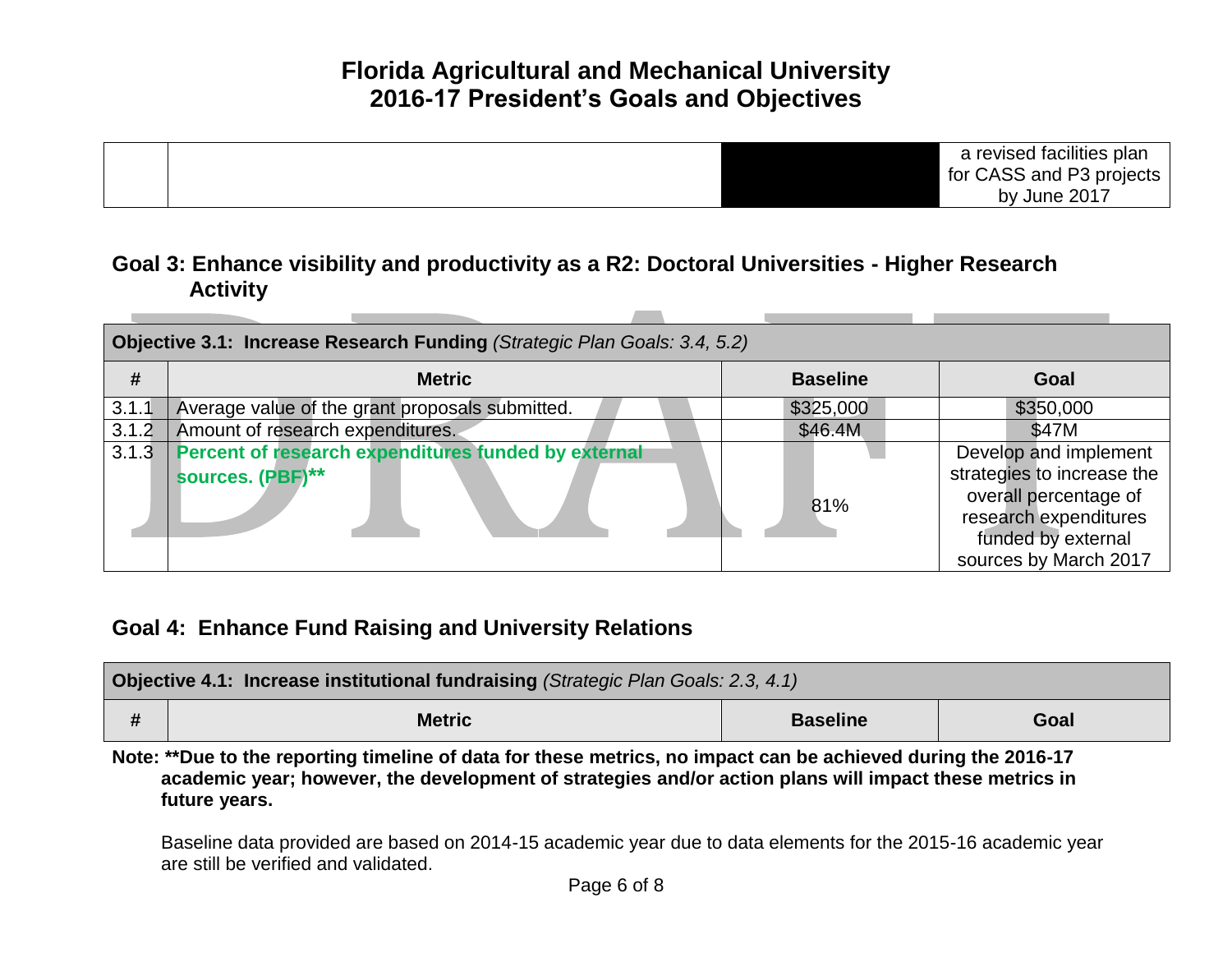| 4.1.1 | Amount of annual giving.                                                                                                                                            | \$5.8M          | \$6.0M                                                                                                                     |
|-------|---------------------------------------------------------------------------------------------------------------------------------------------------------------------|-----------------|----------------------------------------------------------------------------------------------------------------------------|
|       | Objective 4.2: Increase engagement with key stakeholder groups                                                                                                      |                 |                                                                                                                            |
| #     | <b>Metric</b>                                                                                                                                                       | <b>Baseline</b> | Goal                                                                                                                       |
| 4.2.1 | Effective university relations with key stakeholders, including<br>students, faculty, alumni, BOG, Florida Legislature, Industry<br>Cluster and the private sector. |                 | Enhance relationships<br>through meetings,<br>outreach and invitations                                                     |
|       |                                                                                                                                                                     |                 | to University sponsored<br>events to promote<br>dialogue and<br>engagement with the<br>campus community                    |
| 4.2.2 | A Legislative Strategy Plan.                                                                                                                                        |                 | Develop and implement a<br>Legislative Strategy Plan<br>to facilitate legislative<br>support for university<br>initiatives |

#### **Goal 5: Enhance Administrative Processes**

| Objective 5.1: Enhance customer service and delivery of services by increasing the efficiency and effectiveness of<br>University operations (Strategic Plan Goal: 3.2) |                                                                                              |                 |                                                    |
|------------------------------------------------------------------------------------------------------------------------------------------------------------------------|----------------------------------------------------------------------------------------------|-----------------|----------------------------------------------------|
| #                                                                                                                                                                      | <b>Metric</b>                                                                                | <b>Baseline</b> | Goal                                               |
| 1,5.1.1                                                                                                                                                                | Corrective Action Plan to increase efficiency and effectiveness in<br>university operations. |                 | Develop and implement<br>an action plan to improve |

**Note: \*\*Due to the reporting timeline of data for these metrics, no impact can be achieved during the 2016-17 academic year; however, the development of strategies and/or action plans will impact these metrics in future years.**